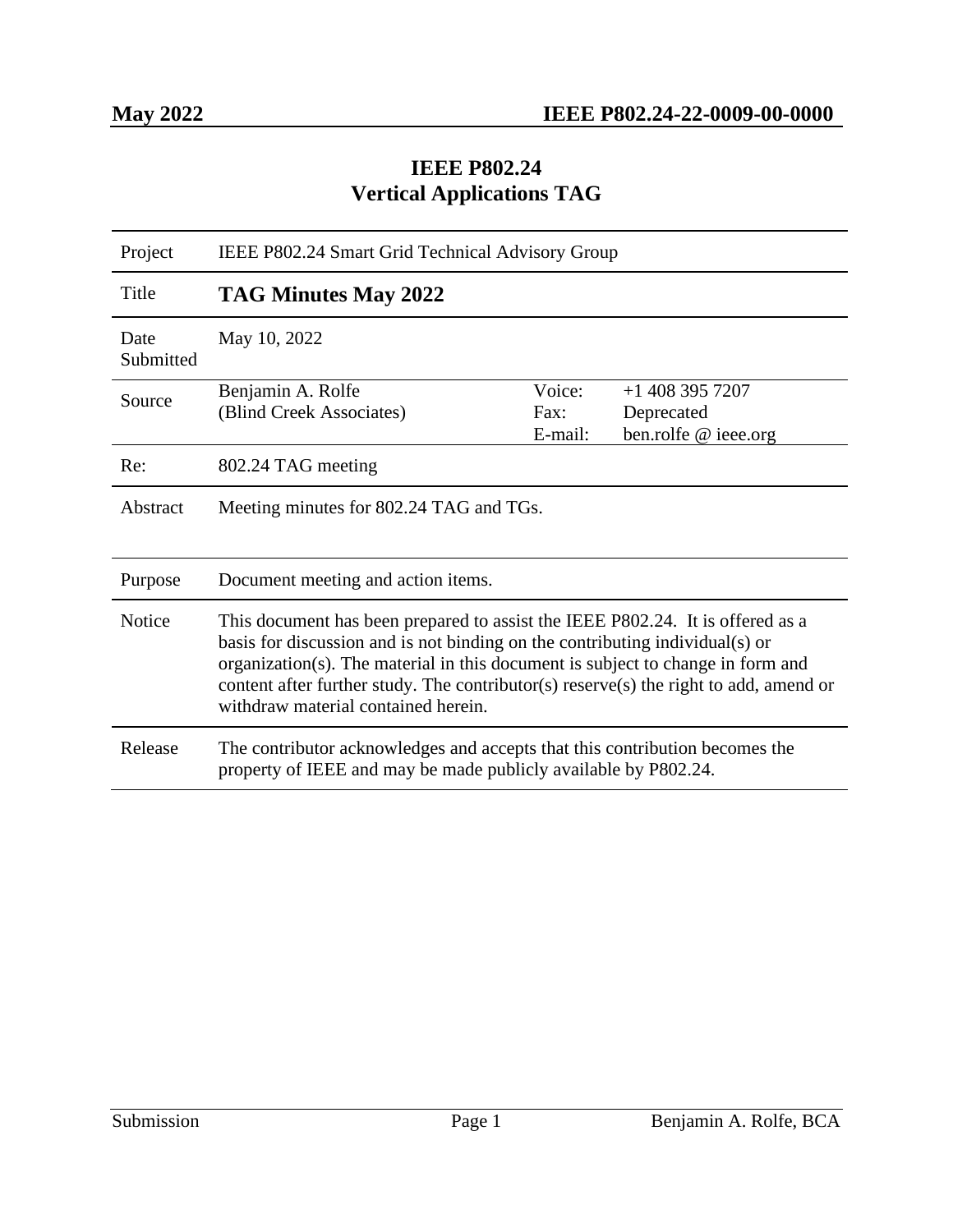# Minutes TAG 24

May 2022 Virtual Wireless Interim Session

| 802.24 TAG                                   |                                                                             |  |  |
|----------------------------------------------|-----------------------------------------------------------------------------|--|--|
| <b>TAG and TG1 Chair:</b> Tim Godfrey (EPRI) |                                                                             |  |  |
|                                              | Vice Chair and Recording Secretary: Benjamin Rolfe (Blind Creek Associates) |  |  |
|                                              | <b>Acting TG2 Chair:</b> Tim Godfrey (EPRI)                                 |  |  |

# Table of Contents

# <span id="page-1-0"></span>**Tuesday, May 10, 2022**

# <span id="page-1-1"></span>*Opening*

Meeting called to order at 15:09 ET by TAG Chair Tim Godfrey. Chair presents meeting slides document # [802.24-22-0008r01](https://mentor.ieee.org/802.24/dcn/22/24-22-0008-00-0000-may-2022-virtual-meeting-presentation.pptx).

Agenda given in document # meeting slides (document # [802.24-22-0008r0\)](https://mentor.ieee.org/802.24/dcn/22/24-22-0008-00-0000-may-2022-virtual-meeting-presentation.pptx). Following neither discussion nor objection, agenda approved by unanimous consent.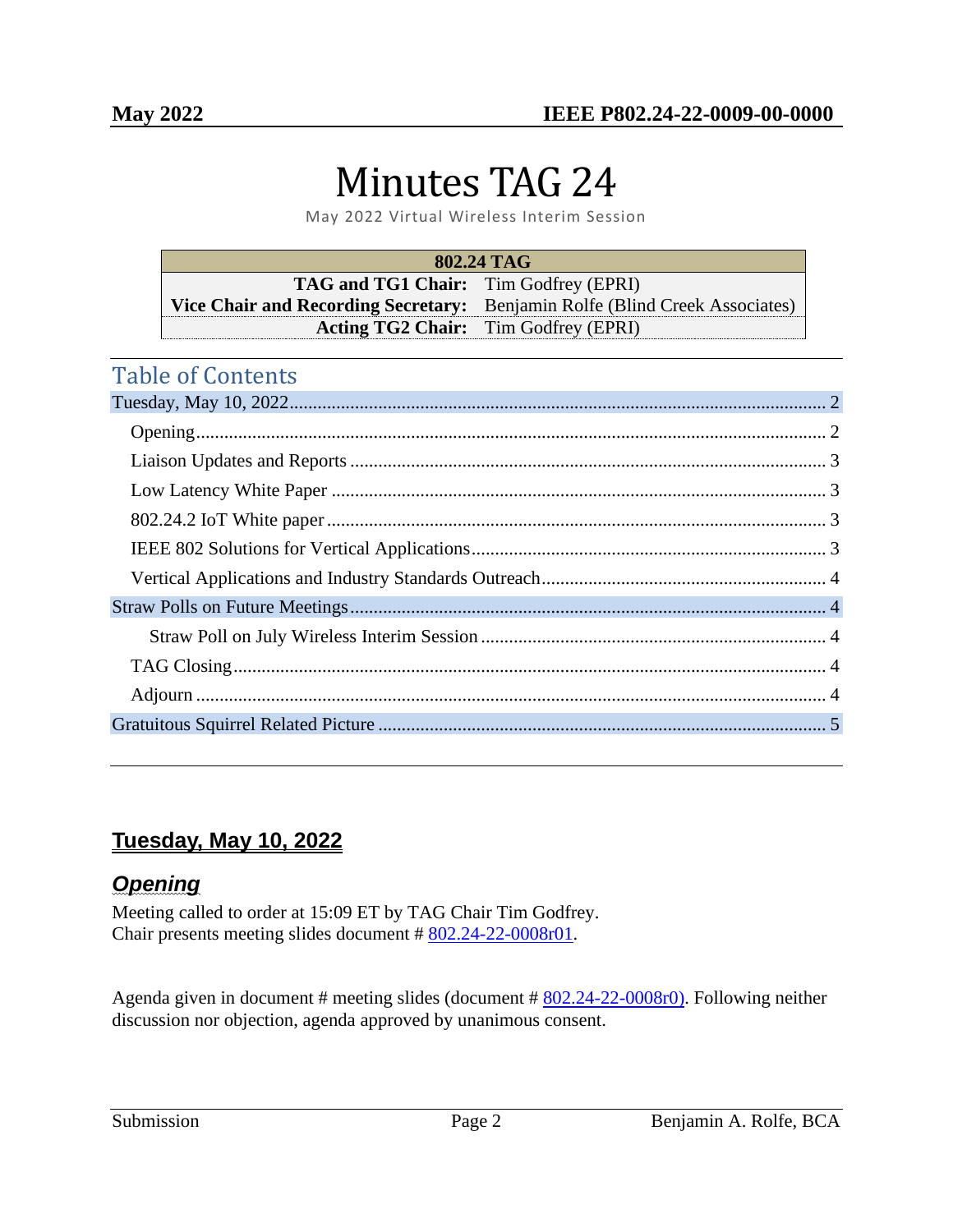The chair presents the Guidelines for IEEE-SA Meetings and Participation in IEEE 802 Meetings, including the copyright slides provided by IEEE. An opportunity is provided for attendees to respond. No responses nor questions heard.

Approval of Minutes for March, 2022, document # [802.24-22-0006-00:](https://mentor.ieee.org/802.24/dcn/22/24-22-0006-00-0000-tag-minutes-march-2022.pdf) Following neither discussion nor objection, minutes approved by unanimous consent.

# <span id="page-2-0"></span>*Liaison Updates and Reports*

• No reports

#### <span id="page-2-1"></span>*Low Latency White Paper*

Latest Draft is [802.24-19-0003r13.](https://mentor.ieee.org/802.24/dcn/19/24-19-0003-13-0000-low-latency-communication-white-paper.docx)

Chair reviews the updates in r13. Outstanding actions:

- 1. Seek contribution from TG15.3ma with respect to 15.3 low latency and fast link set-up
- 2. Tim to solicit contributions to 11ed and 11be:
	- a. Sent request, still no response so far. Will seek feedback during July plenary.
- 3. Conclusion section
	- a. Need to create a brief conclusion
- 4. Still need to resolve section 6
	- a. Some changes in r13
	- b. Raises some questions "to be discussed" which are not covered
	- c. May need to move some of the content
	- d. Identifies further work needed in standards development to further support use cases identified
	- e. My need some restructuring
- 5. Overall status: starting to look like a document. Basic structure is good, a lot of content is there. Need a linear (top to bottom) review.
- 6. Changes indicated in r13 accepted (updated r14)

# <span id="page-2-2"></span>*802.24.2 IoT White paper*

• Pending contributions – Ben, Allen J, Alan B and Jay to work on IoT; Alan B took action to set up an ad-hoc call to work on it.

# <span id="page-2-3"></span>*IEEE 802 Solutions for Vertical Applications*

- $\bullet$  [24-19-0017r15](https://mentor.ieee.org/802.24/dcn/19/24-19-0017-15-0000-ieee-802-solutions-for-vertical-applications.docx)
- A number of minor changes and clean up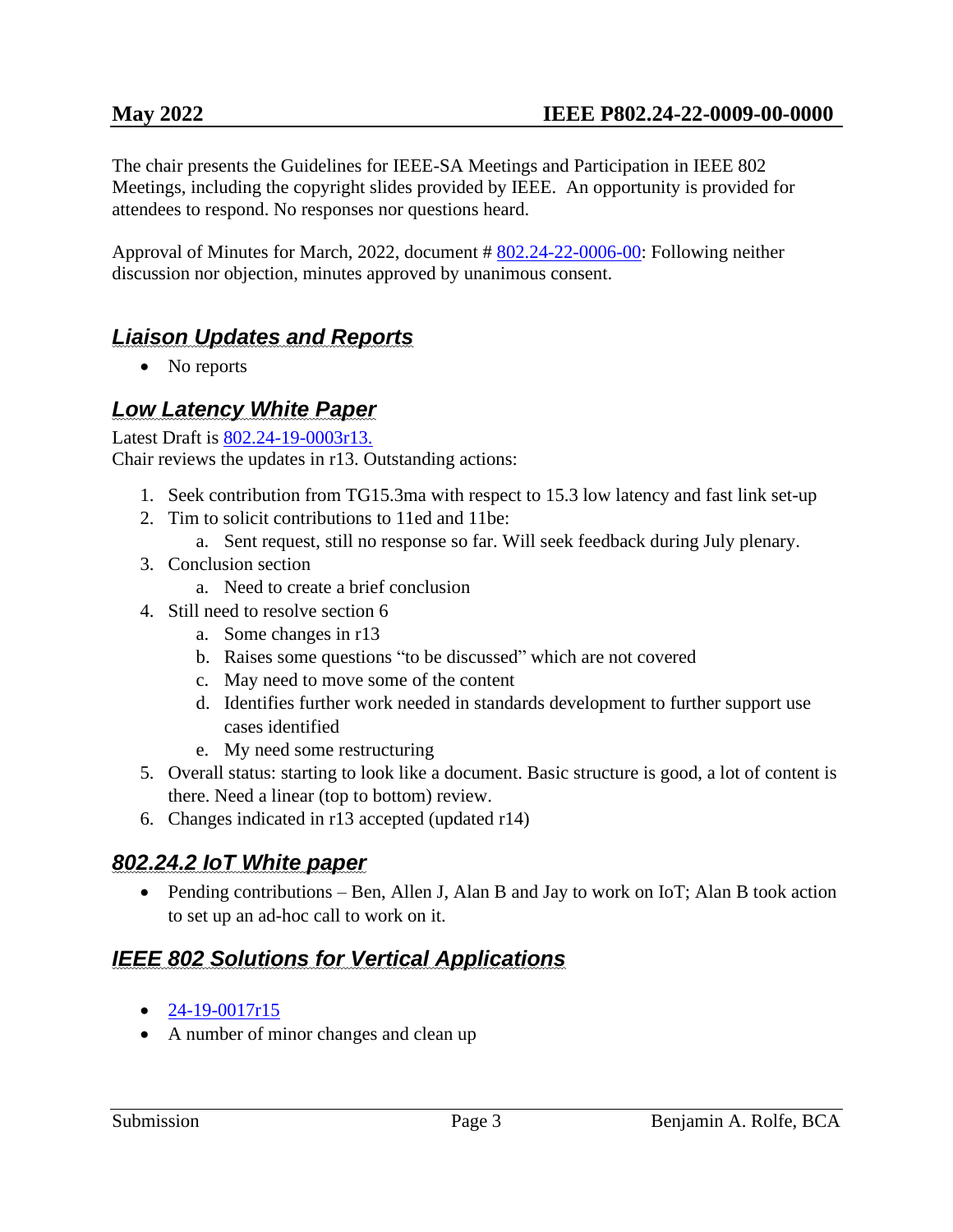#### <span id="page-3-0"></span>*Vertical Applications and Industry Standards Outreach*

- 802.24 is an opportunity to promote 802 engagement with different industries
- Outreach coordination with 802 public visibility efforts?
- Discussion of ideas
	- o Location services are cross-cutting with recent 802 standards addressing (802.15.4z) and current relevant work (802.15.4ab). Can we identify a vertical on which to focus for a whitepaper?
	- o Security aspects of IoT aboiding "leaking" information wile maintaining low rate/low power
	- o Coexistence
	- o Smart agriculture and the integration of UAVs

#### <span id="page-3-1"></span>**Straw Polls on Future Meetings**

#### <span id="page-3-2"></span>**Straw Poll on July Wireless Interim Session**

Straw poll on who will be attending in person: Out of 8 attendees, 7 are "yes" and 1 "maybe".

# <span id="page-3-3"></span>*TAG Closing*

Action items:

1. Allen, Alan and Ben to meet ad-hoc to review IoT whitepaper (Alan B.)

#### <span id="page-3-4"></span>*Adjourn*

Adjourned at 16:00 ET.